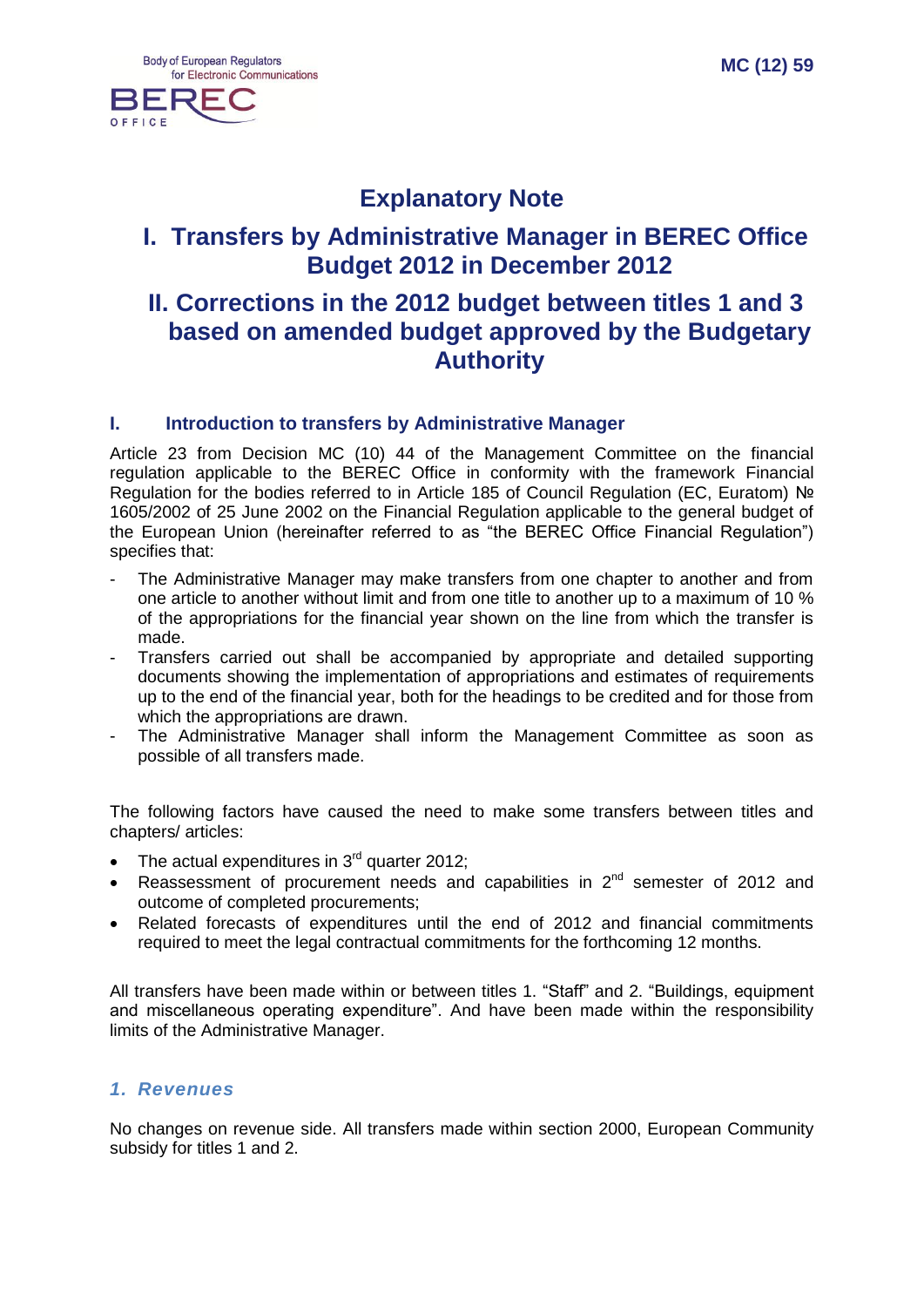## *2. Expenditure*

### **1.2.1. Transfers within title 1**

Legal base: Art. 23(1) of BEREC Office Financial Regulation – transfers from one chapter to another and from one article to another without limit.

#### **A. Releases of resources**

**Chapter 11 "Staff in active employment"/ Article 111 "Contract staff and other staff"/ Item A- 1110 "Contract staff"**

Amounts (3) released:

EUR - 3 000,-

EUR - 48 060,-

EUR - 350,-

#### **Total released: EUR 3 000 + 48 060 + 350,- = 51 410,-**

#### Explanation:

- 1) Transfer of EUR 3 000,-: Increased need for training and coaching for team members in December 2012 on topics: a) accounting in ABAC financial system and b) closure of 2012 accounts. Service provided by Commission ABAC training and consulting partner Deloitte Consulting (BEREC Office is participating in Commission Framework Contract).
- 2) Transfer of EUR 48 060,- and 350,-: agreement with Commission consulting partners Deloitte Consulting about 2 consultancy projects at the beginning of 2013 (both within Commission Framework Contract and in response to European Court of Auditors observations in 2012):
	- Assessment of the BEREC Office financial circuits and related workflows
	- Validation of the BEREC Office accounting system and Assessment of BEREC Office accounting schemes.

#### **B. Increases on budget lines**

#### **Chapter 15/ Article 150/ Item A-1500 "Training"**

Amount increased: EUR 3 000,-

Explanation: Increased need for training and coaching for team members in December 2012 on topics: a) accounting in ABAC financial system and b) closure of 2012 accounts. Service provided by Commission ABAC training and consulting partner Deloitte Consulting (BEREC Office is participating in Commission Framework Contract).

#### **Chapter 16/ Article 160 "External services"/ Item A-1600 "External services and temporary assistance"**

Amount increased: EUR 48 060,- + EUR 350,- = 48 410,-

Explanation: agreement with Commission consulting partners Deloitte Consulting about 2 consultancy projects at the beginning of 2013 (both within Commission Framework Contract and in response to European Court of Auditors observations in 2012):

Assessment of the BEREC Office financial circuits and related workflows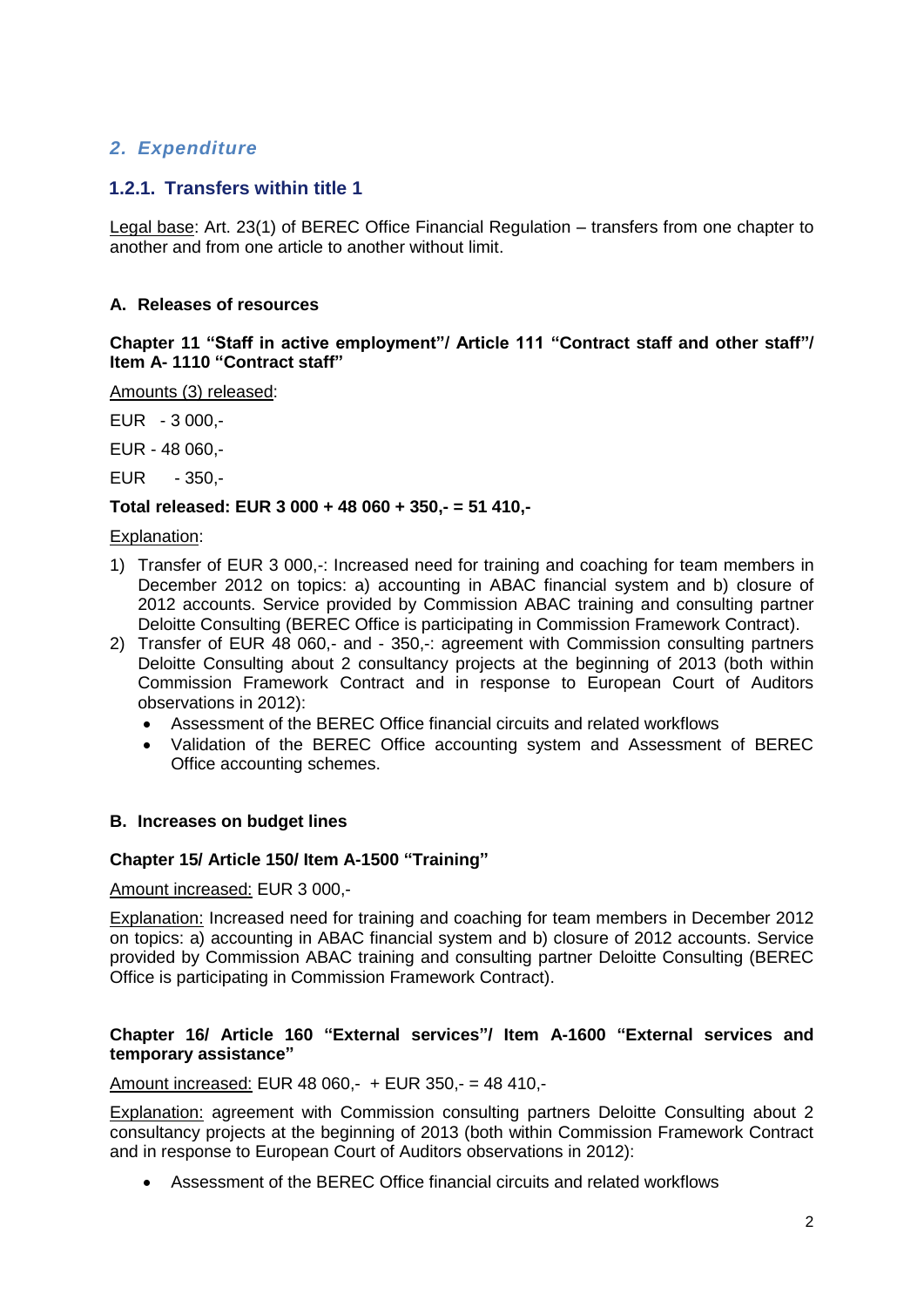Validation of the BEREC Office accounting system and Assessment of BEREC Office accounting schemes.

**TOTAL increased: EUR 3 000 + 48 060 + 350,- = 51 410,-**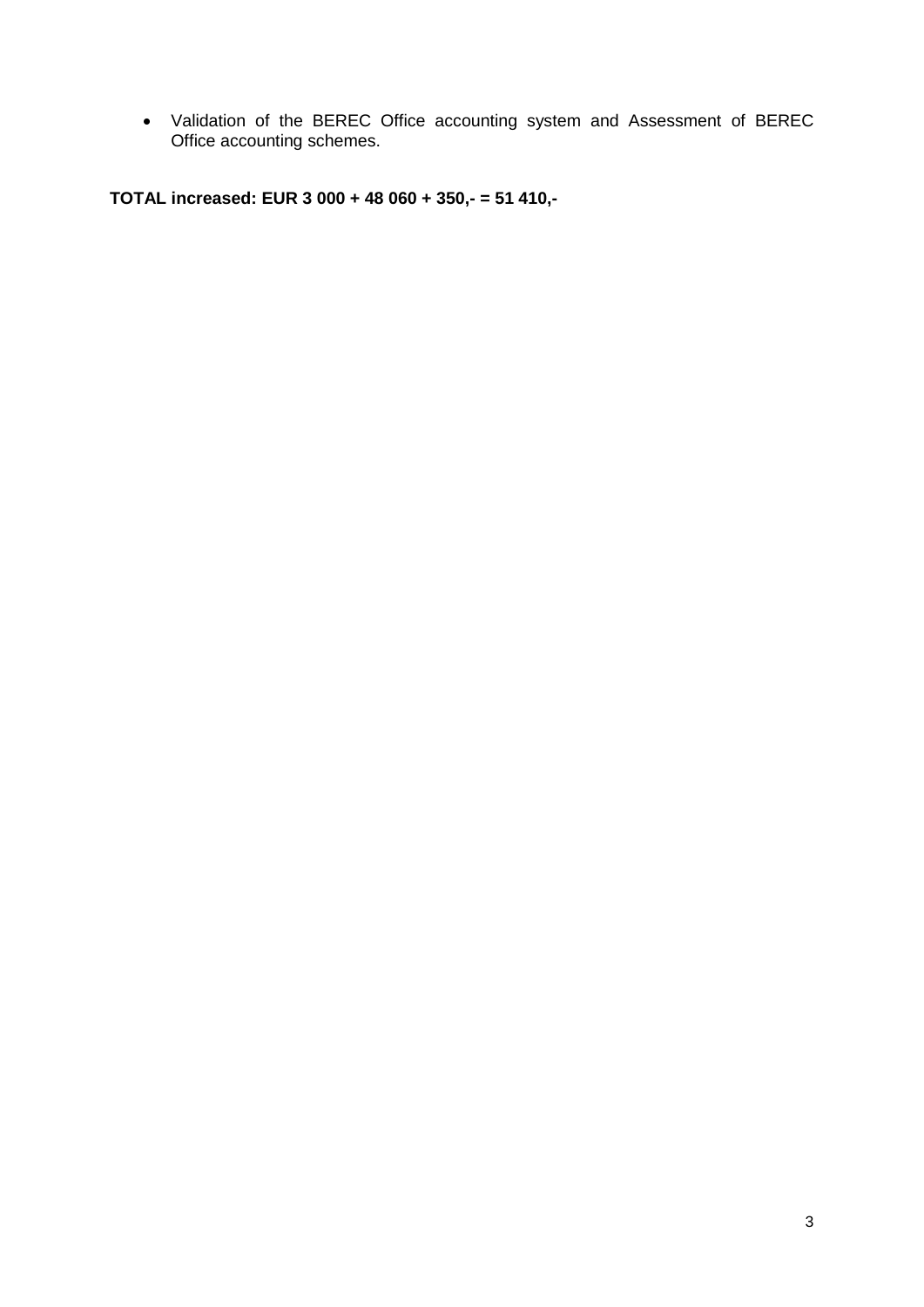

# **Annex: Overview of Transfers in BEREC Office Budget 2012**

#### *Revenues*

| <b>Budget</b><br>line   | <b>Description</b>                                                                     | <b>Budget</b><br>2012 | <b>Budget</b><br>2012*<br>(w. training<br>amended May'12) | <b>Amending</b><br>budget<br>1/2012 | Amending<br>budget<br>2012 | <b>Description</b>                                                         |
|-------------------------|----------------------------------------------------------------------------------------|-----------------------|-----------------------------------------------------------|-------------------------------------|----------------------------|----------------------------------------------------------------------------|
|                         | <b>REVENUES</b>                                                                        | 4 604 553             | 4 604 553                                                 | $-1$ 414 553                        | 3 190 000                  |                                                                            |
| $\overline{2}$          | <b>European Community Subsidy</b>                                                      | 4 292 937             | 4 292 937                                                 | $-1$ 102 937                        | 3 190 000                  | <b>Total subsidy of the European Communities</b>                           |
| 2000                    | <b>European Community Subsidy</b>                                                      | 4 292 937             | 4 292 937                                                 | -1 102 937                          | 3 190 000                  |                                                                            |
|                         | European Community Subsidy - titles<br>1 and $2$                                       | 3 620 881             | 3620881                                                   | $-1$ 135 881                        | 2 485 000                  |                                                                            |
|                         | European Community Subsidy - title 3                                                   | 672 056               | 672 056                                                   | 32 944                              |                            | 705 000   A transfer from EU subsidy for titles 1+2 to subsidy for title 3 |
| $\overline{\mathbf{3}}$ | <b>Third countries contribution</b><br>(incl. EFTA and candidate<br>countries)         | 111 616               | 111 616                                                   | $-111616$                           |                            | 0 Contributions from Associated Countries                                  |
| 3000                    | <b>Third countries contribution</b><br>(incl. EFTA and candidate<br>countries)         | 111 616               | 111 616                                                   | $-111616$                           | $\bf{0}$                   |                                                                            |
|                         | Third countries contribution (incl.<br>EFTA and candidate countries) - titles<br>1 & 2 | 94 143                | 94 143                                                    | $-94143$                            | 0                          |                                                                            |
|                         | Third countries contribution (incl.<br>EFTA and candidate countries) - title 3         | 17473                 | 17473                                                     | $-17473$                            | $\Omega$                   |                                                                            |
| $\overline{\mathbf{4}}$ | <b>Other contributions (Members</b><br>states, NRAs, etc.)                             | 200 000               | 200 000                                                   | $-200000$                           | $\Omega$                   | <b>Contributions from Member States, NRAs</b><br>and other contributions   |
| 4000                    | <b>Other contributions (Members</b><br>states, NRAs, etc.)                             | 200 000               | 200 000                                                   | $-200000$                           | $\bf{0}$                   |                                                                            |
|                         | Other contributions (Members states,<br>NRAs, etc.)                                    | 200 000               | 200 000                                                   | $-200000$                           | $\Omega$                   |                                                                            |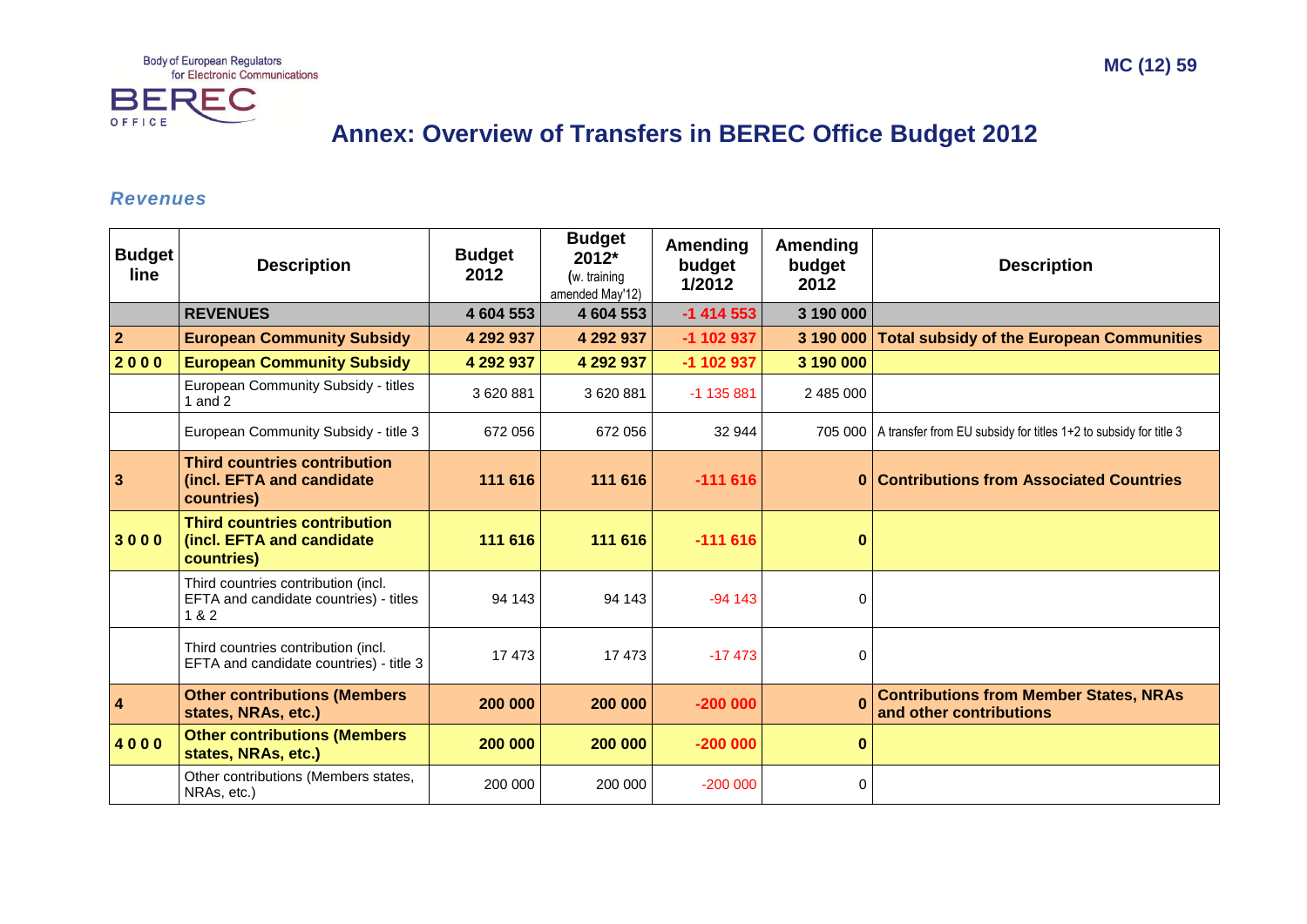## *Expenditure in Title 1 "Staff" where current transfers were made*

NB! With "Appropriation (1) - Amending budget 2012" as approved by MC in Aug 2012, however, with EUR 32 944 difference between Titles 1 and 3 as approved by the Budgetary Authority in Dec 2012. See explanations about corrections in following section. Total budget of 3 190 000 is unchanged.

| <b>Budget</b><br>Line | <b>Budget Item Description</b>                | <b>Appropriation</b><br>$(1)$ - Amending<br>budget 2012 | <b>Transfers 1-</b><br>21.12.2012 | <b>Budget with</b><br>transfers 1-<br>21.12.2012 | <b>Description</b>                                                                                                                                                                                                                                                                                                                                                                                                                            |
|-----------------------|-----------------------------------------------|---------------------------------------------------------|-----------------------------------|--------------------------------------------------|-----------------------------------------------------------------------------------------------------------------------------------------------------------------------------------------------------------------------------------------------------------------------------------------------------------------------------------------------------------------------------------------------------------------------------------------------|
|                       | <b>STAFF</b>                                  | 1,983,200                                               |                                   | 1,983,200                                        |                                                                                                                                                                                                                                                                                                                                                                                                                                               |
| 11                    | <b>STAFF IN ACTIVE EMPLOYMENT</b>             | 1,470,000                                               |                                   | 1,418,590                                        |                                                                                                                                                                                                                                                                                                                                                                                                                                               |
| $110$                 | <b>Staff in active employment</b>             |                                                         |                                   |                                                  |                                                                                                                                                                                                                                                                                                                                                                                                                                               |
| A-1100                | Basic salaries                                | 646,000.                                                |                                   | 646,000.                                         | Staff Regulations applicable to officials of the European<br>Communities, and in particular Articles 62, 64, 65 and 66 thereof<br>and Art. 2 of the Conditions of Employment of Other Servants<br>(CEOS). Staff Regulations applicable to officials of the European<br>Communities,<br>This appropriation is intended to cover basic salaries of<br>temporary agents and the impact of salary weightings applicable<br>to their remuneration. |
| A-1101                | Family allowances                             | 114,000.                                                |                                   | 114,000.                                         | Staff Regulations applicable to officials of the European<br>Communities, and in particular Articles 42a, 42b, 62, 67, 68, 68a<br>of the Staff Regulations and Section I of Annex VII thereto.<br>This appropriation is intended to cover the household, dependent<br>child and education allowances for temporary agents.                                                                                                                    |
| A-1102                | Expatriation and foreign-residence allowances | 136,000.                                                |                                   | 136,000.                                         | Staff Regulations applicable to officials of the European<br>Communities, and in particular Articles 62 and 69 thereof and<br>Article 4 of Annex VII thereto.<br>This appropriation is intended to cover the expatriation and<br>foreign-residence allowances for temporary agents.                                                                                                                                                           |
|                       | Sum:                                          | 896,000.00                                              |                                   | 896,000.00                                       |                                                                                                                                                                                                                                                                                                                                                                                                                                               |

| 111    | <b>Contract staff and other staff</b> |          |            |          |                                                                                                                                                                                                                                                                   |
|--------|---------------------------------------|----------|------------|----------|-------------------------------------------------------------------------------------------------------------------------------------------------------------------------------------------------------------------------------------------------------------------|
|        |                                       |          |            |          | Conditions of employment of other servants of the European<br>Communities, and in particular Article 3 and Title III thereof. This<br>appropriation is intended to cover the remuneration and<br>allowances, and the employer's social security contributions for |
| A-1110 | Contract staff                        | 173,000. | $-51.410.$ | 121.590. | Contract Agents.                                                                                                                                                                                                                                                  |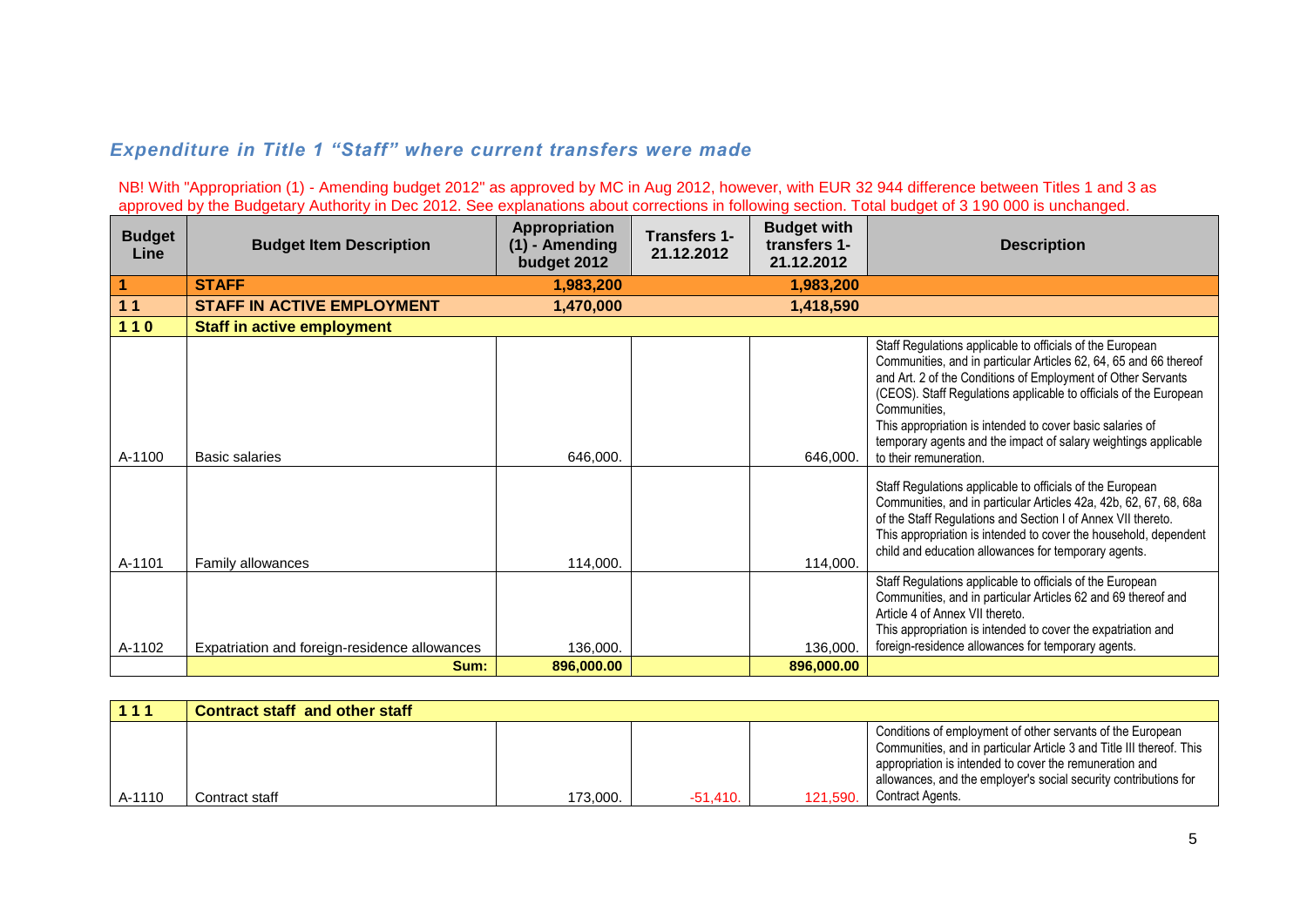| $A-111'$ | Seconded national experts | 302.000.   | 302.000.   | This appropriation is intended to cover allowances and all other<br>benefits of the seconded national experts from Member States. |
|----------|---------------------------|------------|------------|-----------------------------------------------------------------------------------------------------------------------------------|
|          | Sum:                      | 475.000.00 | 423.590.00 |                                                                                                                                   |

| 112    | <b>Employer's social security contributions</b>         |           |           |                                                                                                                                                                                                                                                                                                                                  |
|--------|---------------------------------------------------------|-----------|-----------|----------------------------------------------------------------------------------------------------------------------------------------------------------------------------------------------------------------------------------------------------------------------------------------------------------------------------------|
| A-1120 | Insurance against sickness                              | 35,000.   | 35,000.   | Staff Regulations applicable to officials of the European<br>Communities, and in particular Article 72 thereof. Rules on<br>sickness insurance for officials of the European Communities,<br>and in particular Article 23 thereof. This appropriation is intended<br>to cover sickness insurance costs.                          |
| A-1121 | Insurance against accidents and occupational<br>disease | 6,000.    | 6,000.    | Staff Regulations applicable to officials of the European<br>Communities, and in particular Article 73 thereof. This<br>appropriation is intended to cover the employer's contribution to<br>insurance against accidents and occupational diseases.                                                                              |
| A-1122 | Insurance against unemployment                          | 13,000.   | 13.000.   | Council Regulation (ECSC, EEC, Euratom) No 2799/85 of 27<br>September 1985 amending the Staff Regulations of officials and<br>the conditions of employment of other servants of the European<br>Communities (OJ L 265, 8.10.1985, p. 1). This appropriation is<br>intended to cover the costs of insurance against unemployment. |
|        | Sum:                                                    | 54,000,00 | 54,000.00 |                                                                                                                                                                                                                                                                                                                                  |

| 113    | <b>Miscellaneous allowances and grants</b> |           |           |                                                                      |
|--------|--------------------------------------------|-----------|-----------|----------------------------------------------------------------------|
|        |                                            |           |           | Staff Regulations applicable to officials of the European            |
|        |                                            |           |           | Communities, and in particular Articles 70, 74 and 75 thereof.       |
|        |                                            |           |           | This item is intended to cover the childbirth grant and, in the      |
|        |                                            |           |           | event of the death of an official, payment of the deceased's full    |
| A-1130 | Childbirth and death allowances and grants | 1.000.    | 1.000.    | remuneration.                                                        |
|        |                                            |           |           | Staff Regulations applicable to officials of the European            |
|        |                                            |           |           | Communities, and in particular Article 8 of Annex VII thereto. This  |
|        |                                            |           |           | appropriation is intended to cover the flat-rate travel expenses for |
| A-1131 | Travel expenses for annual leave           | 44.000.   | 44.000.   | officials or temporary staff, their spouses and dependants.          |
|        | Sum:                                       | 45,000,00 | 45,000,00 |                                                                      |

| $12$  | <b>MISCELLANEOUS EXPENDITURE ON</b><br><b>STAFF RECRUITMENT AND</b><br><b>TRANSFER</b> | 190,400 | 190,400 |  |
|-------|----------------------------------------------------------------------------------------|---------|---------|--|
| $120$ | <b>Recruitment expenses</b>                                                            |         |         |  |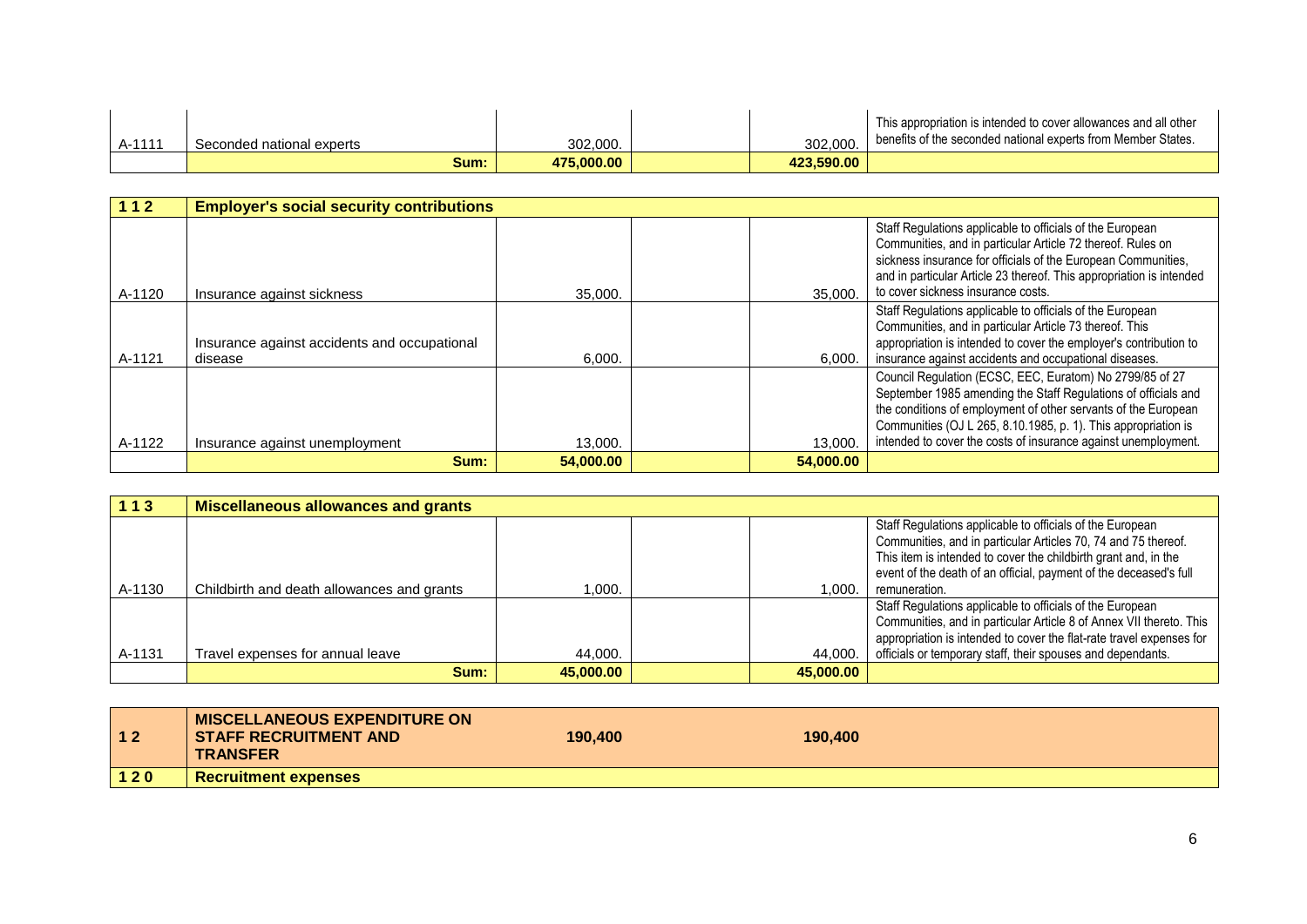| A-1200 | Travel expenses                                | 48.000.   | 48.000.   | Decision MC (11) 24 of BEREC Office management Committee<br>on Reimbursement of expenses of participants to<br>selection/recruitment procedures.        |
|--------|------------------------------------------------|-----------|-----------|---------------------------------------------------------------------------------------------------------------------------------------------------------|
| A-1201 | Miscellaneous expenditure on staff recruitment | 5.000.    | 5.000.    | This appropriation is intended to cover miscellaneous expenditure<br>involved in recruitment procedures, the fees for the use of EPSO<br>CAST database. |
|        | Sum:                                           | 53,000,00 | 53.000.00 |                                                                                                                                                         |

| 121    | <b>Expenses on entering/leaving</b> |            |            |                                                                                                                                                                                                                                                                                                                                                                                                                                                                                 |
|--------|-------------------------------------|------------|------------|---------------------------------------------------------------------------------------------------------------------------------------------------------------------------------------------------------------------------------------------------------------------------------------------------------------------------------------------------------------------------------------------------------------------------------------------------------------------------------|
| A-1210 | Travel expenses on entering/leaving | 13,000.    | 13,000.    | Staff Regulations applicable to officials of the European<br>Communities, and in particular Articles 20 and 71 thereof and<br>Article 7 of Annex VII thereto. This appropriation is intended to<br>cover the travel expenses of staff (including members of their<br>families).                                                                                                                                                                                                 |
| A-1211 | Installation                        | 50,400.    | 50,400.    | Staff Regulations applicable to officials of the European<br>Communities, and in particular Articles 5 and 6 of Annex VII<br>thereto and Art. 23 of the CEOS.<br>This appropriation is intended to cover the installation allowances<br>for temporary agents obliged to change residence after taking up<br>their appointment or when they definitively cease their duties and<br>settle elsewhere.                                                                             |
| A-1212 | Removal expenses                    | 42,000.    | 42,000.    | Staff Regulations applicable to officials of the European<br>Communities, and in particular Articles 20 and 71 thereof and<br>Article 9 of Annex VII thereto.<br>This appropriation is intended to cover the removal costs of<br>temporary agents obliged to change residence after taking up<br>their appointment or when transferred to a new place of work or<br>when they definitively cease their duties and settle elsewhere.                                             |
| A-1213 | Daily subsistence allowances        | 32,000.    | 32,000.    | Staff Regulations applicable to officials of the European<br>Communities, and in particular Articles 20 and 71 thereof and<br>Article 10 of Annex VII thereto, as well as Articles 25 and 92 of<br>the Conditions of Employment of other Servants. This<br>appropriation is intended to cover the daily subsistence<br>allowances due to staff able to prove that they were obliged to<br>change their place of residence after taking up their duties<br>(including transfer). |
|        | Sum:                                | 137,400.00 | 137.400.00 |                                                                                                                                                                                                                                                                                                                                                                                                                                                                                 |

| <b>MIS</b> | <b>PAVEL</b><br>DUT<br><b>ANL</b><br>INS<br>. . | .800<br>1 2 1 | .800<br>181 |  |
|------------|-------------------------------------------------|---------------|-------------|--|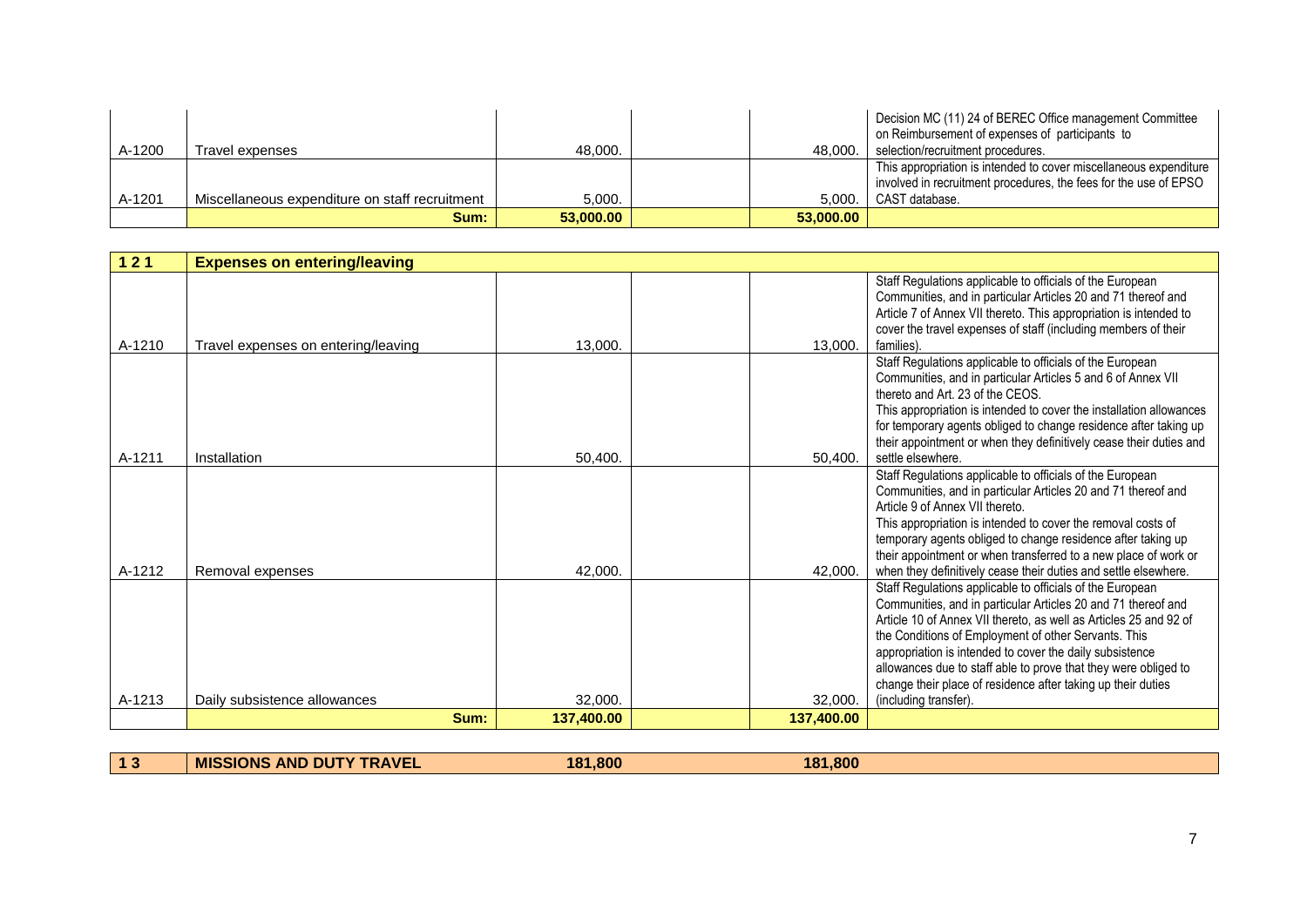| A-1300 | Mission expenses | 181.800.   | 181.800.   | This appropriation is intended to cover expenditure on travel, the<br>payment of daily mission allowances and the ancillary or<br>exceptional expenses incurred by staff in the interest of the<br>service, in accordance with the provisions of the Staff Regulations<br>applicable to officials of the European Communities. |
|--------|------------------|------------|------------|--------------------------------------------------------------------------------------------------------------------------------------------------------------------------------------------------------------------------------------------------------------------------------------------------------------------------------|
|        | Sum:             | 181.800.00 | 181.800.00 |                                                                                                                                                                                                                                                                                                                                |

| 14     | <b>SOCIOMEDICAL SERVICES</b> | 18,000    | 18,000    |                                                                                                                                                                                                                                              |
|--------|------------------------------|-----------|-----------|----------------------------------------------------------------------------------------------------------------------------------------------------------------------------------------------------------------------------------------------|
| $140$  | <b>Medical service</b>       |           |           |                                                                                                                                                                                                                                              |
| A-1400 | Medical services             | 18,000.   | 18.000.   | This appropriation is intended to cover the costs of annual<br>medical inspections and of reviewing the health and safety<br>conditions at work, medical checks linked to recruitment and<br>other services provided by the Medical Service. |
|        | Sum:                         | 18,000,00 | 18,000,00 |                                                                                                                                                                                                                                              |

| 15     | <b>TRAININGS</b>              | 85,000    |        | 88,000    |                                                                   |
|--------|-------------------------------|-----------|--------|-----------|-------------------------------------------------------------------|
| 150    | <b>Training</b>               |           |        |           |                                                                   |
|        |                               |           |        |           | This appropriation is intended to cover the costs of language and |
| A-1500 | Training and language courses | 85,000.   | 3.000. | 88,000    | other training needs.                                             |
|        | Sum:                          | 85,000,00 |        | 88.000.00 |                                                                   |

| 16     | <b>EXTERNAL SER VICES</b>                  | 23,000    |         | 71.410    |                                                                                                                                                                                          |
|--------|--------------------------------------------|-----------|---------|-----------|------------------------------------------------------------------------------------------------------------------------------------------------------------------------------------------|
|        |                                            |           |         |           | This appropriation is intended to cover the costs of interim staff<br>and external services such as those provided by PMO for<br>calculation of salaries and allowances and missions and |
| A-1600 | External services and temporary assistance | 23,000.   | 48.410. | 71.410.   | Translation Centre for translation of vacancy notices.                                                                                                                                   |
|        | Sum:                                       | 23,000,00 |         | 71.410.00 |                                                                                                                                                                                          |

| 17     | <b>REPRESENTATION AND</b><br><b>MISCELLANEOUS STAFF COSTS</b> | 15,000    | 15,000    |                                                                                                                                 |
|--------|---------------------------------------------------------------|-----------|-----------|---------------------------------------------------------------------------------------------------------------------------------|
| A-1700 | Representation and miscellaneous staff costs                  | 15.000.   | 15.000.   | This appropriation is intended to cover the costs of<br>representation, receptions, events and other staff related<br>expenses. |
|        | Sum:                                                          | 15,000,00 | 15,000,00 |                                                                                                                                 |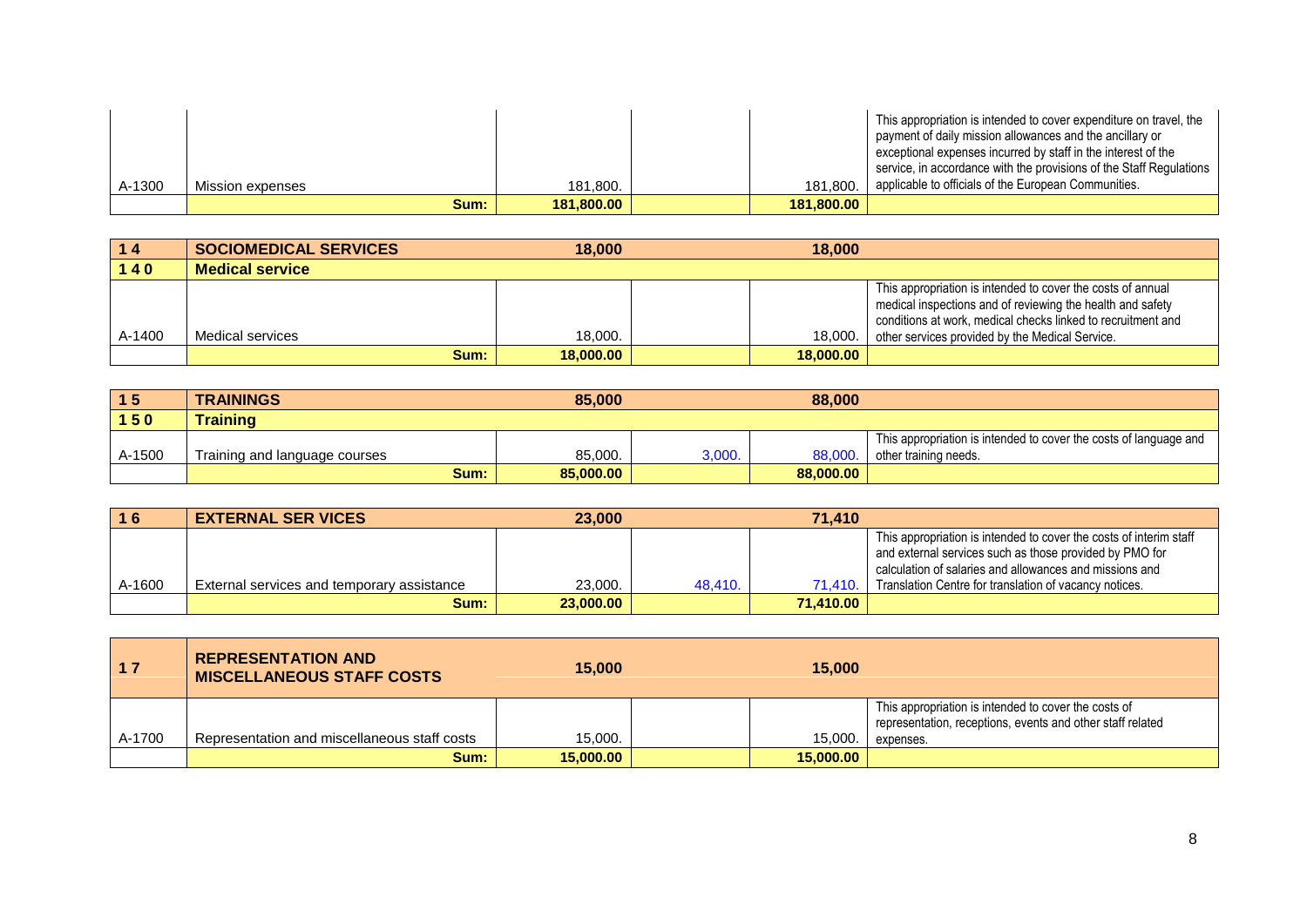

### **II. Introduction to corrections made between Titles 1 & 3 in December 2012**

BEREC Regulation Article 12 states that the draft budget will be transmitted to the Commission. It also states that the estimate shall be transmitted by the Commission to the budgetary authority. The budget of the Office shall be drawn up by the Management Committee. It shall become final after the final adoption of the general budget of the European Union. Where necessary, it shall be adjusted accordingly.

#### **1. Explanations to corrections made between Titles 1 and 3 in December 2012**

On 17 August 2012 BEREC Office Management Committee approved the Office draft Amending budget 1, which was prepared by the Office. The draft Amending budget 1 included two proposals:

- 1. To release the budgetary resources in total value of -1 414 553 EUR;
- 2. To transfer 32,944 EUR from Title 1 and 2 into Title 3 (operational expenditures for BEREC).

Both proposals were consulted with DG CONNECT and apparently accepted by DG BUDG.

The formal communication of the amended budget to the Commission by the Office in August 2012, however, was not adequate.

Because of of inadequate communication or for other reasons, the Budgetary Authority in December 2012:

- Approved the proposal to release the budgetary resources in total value of -1 414 553 EUR;
- Did NOT approve the transfer of 32,944 EUR from Title 1 and 2 into Title 3.

BEREC Office was managing the 2012 budget in the knowledge that both proposals are on the way of being to be approved, with 32,944 EUR less in Title 1 (Staff) and 32,944 EUR more in Title 3 (as the transfer into Title 3 was expected).

In the End of December 2012, before closing the financial year, the discrepancy between the budgetary figures approved by the Budgetary Authority was discovered and in order to follow the adopted budget, the following correction in the financial system was made:

- Under Title 3 the budget line B3001 "Support to the BEREC Expert Working Groups" was reduced by 32,944 EUR;
- Under Title 1 the budget line A-1100 "Basic salaries" was increased by 32,944 EUR.

The total budget of 3,190,000 EUR remained unchanged.

#### *Summary of corrections made and relevant budget lines before and after*

| <b>Budget</b><br>Line | <b>Budget Item Description</b>              | <b>Appropriation (1) -</b><br>Amending budget<br>2012 as approved by<br>MC Aug. 2012 (incl.<br>transfers in Oct-Dec<br>2012) | <b>Correction</b><br>on 20 Dec.<br>2012 | <b>Appropriation (1) -</b><br>Amending budget<br>2012 as adopted by<br>Budg. Authority Dec.<br>2012 (incl. transfers<br>in Oct-Dec 2012) |
|-----------------------|---------------------------------------------|------------------------------------------------------------------------------------------------------------------------------|-----------------------------------------|------------------------------------------------------------------------------------------------------------------------------------------|
|                       | <b>STAFF</b>                                | 1,983,200                                                                                                                    |                                         | 2,016,144                                                                                                                                |
| 11                    | <b>STAFF IN ACTIVE</b><br><b>EMPLOYMENT</b> | 1,470,000                                                                                                                    |                                         | 1,451,534                                                                                                                                |